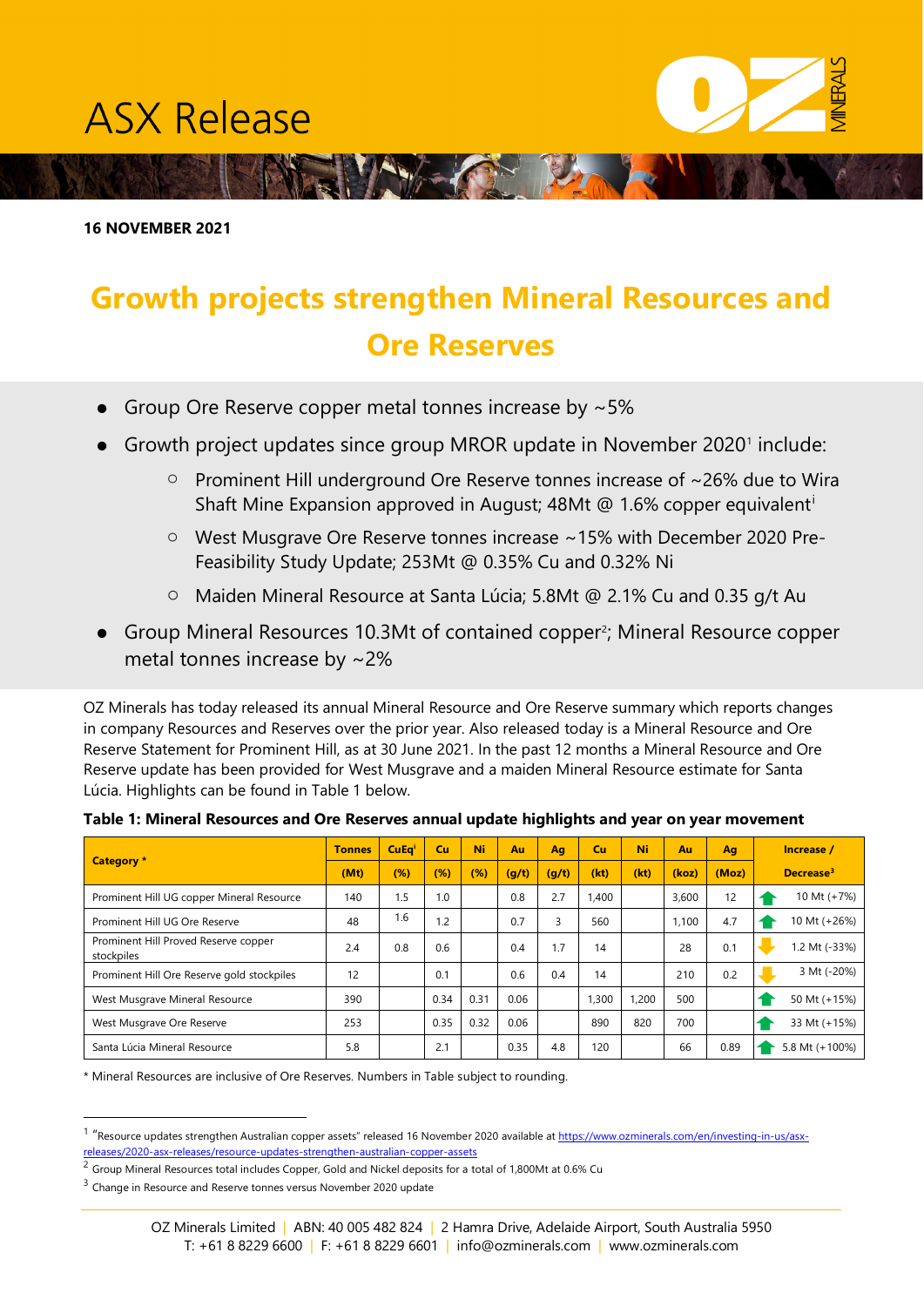#### **Carrapateena Province**

The Carrapateena Mineral Resource and Ore Reserve has been updated with depletion from mining up to 30 June 2021. A drilling campaign of ~35 kms, designed to enhance understanding of the mineralization, structural influence and stress regimes within the wider resource is in progress and was ~30% complete as at 30 June 2021. The drilling campaign is expected to be completed in Q1 2022 with information collected incorporated in an annual updated Mineral Resource and Ore Reserve in Q4 2022.

#### **Prominent Hill Province**

Increases in Mineral Resources since 30 June 2020 were primarily due to the inclusion of information from additional delineation and grade control drilling completed, offset by depletion of existing surface stockpiles and ongoing mining of the underground Mineral Resource.

Increases in the Ore Reserve have been reported with the inclusion of material below the previous Life-of-Mine following the completion of the Wira Shaft Mine Expansion study partially offset by depletion through mining and stockpile processing. Underground Ore Reserve tonnes have increased by ~26% to 48Mt, with copper metal up  $\sim$  27% and gold metal up  $\sim$  31%.

Ore Reserve stockpiles decreased by ~20% to 12Mt, with copper metal down ~17% and gold metal down ~38%. Decreases to stockpiles were attributed to stockpile processing.

#### **West Musgrave Province**

The West Musgrave Pre-Feasibility Study Update, released in December 2020, was supported by an updated Ore Reserve of 253 Mt at 0.35% Cu and 0.32% Ni. The Ore Reserve tonnes have increased by ~15% and were due to the net result of updated operating costs based on increased throughput opportunity, metallurgical test work, and changes in metal price and exchange rate assumptions, partially offset by recovery/dilution factors.

47.5 kms of infill drilling has been completed during 2021, focused on increasing Ore body confidence. Information collected will be incorporated in an updated Mineral Resource and Ore Reserve in 2022.

## **Carajás Province**

The decrease in the Antas North Mineral Resources was primarily due to depletion.

There is no Ore Reserve at Antas North due to the complete mining depletion of the Antas North pit.

A maiden Mineral Resource estimate of 5.8Mt at 2.1% Cu and 0.35 g/t Au at Santa Lúcia was released in September 2021. Assay results for recently completed 7,000 meters of drilling are pending and are anticipated to provide greater confidence in the Mineral Resource estimate with an update to be completed by mid-2022.

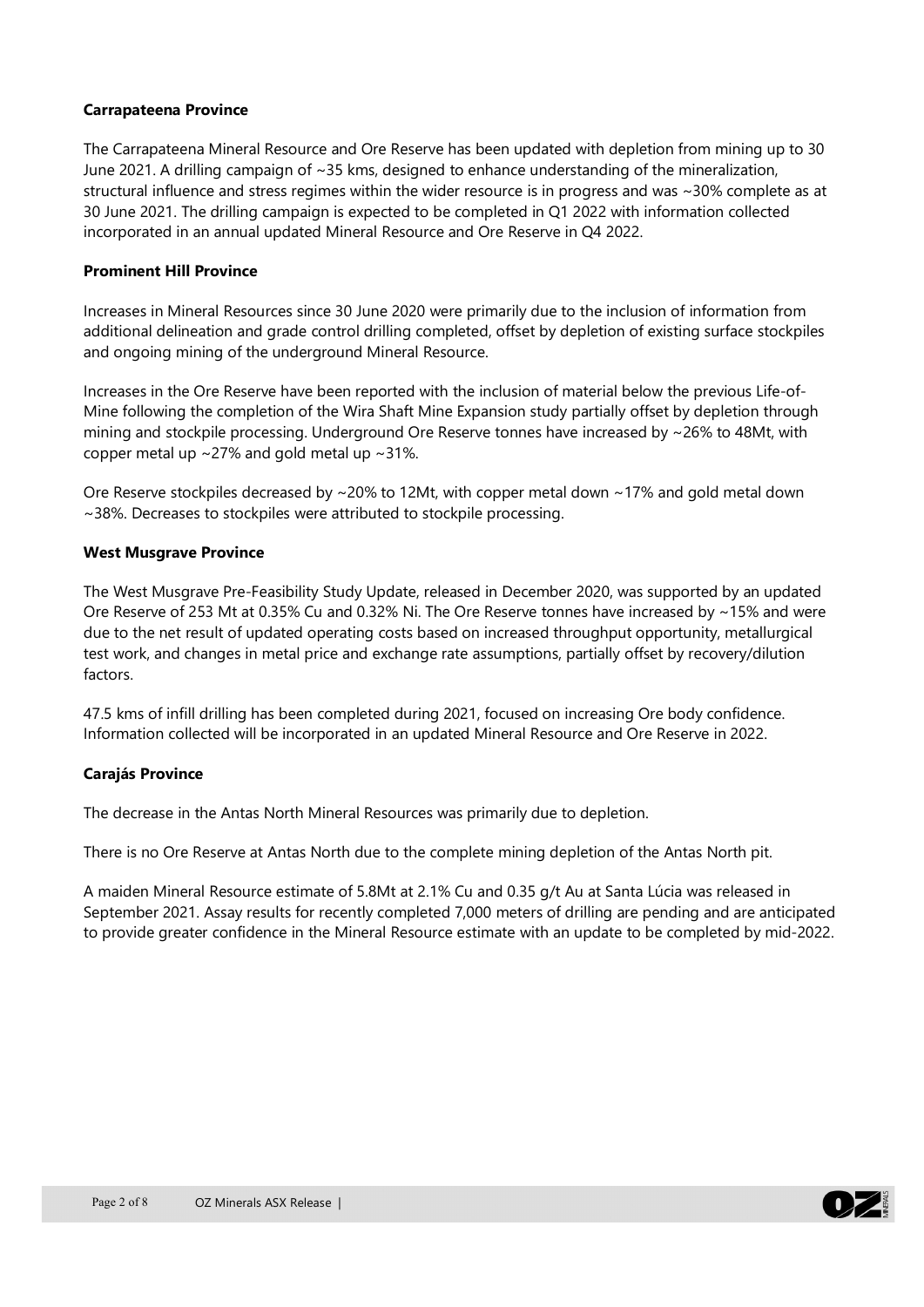#### **Summary**

OZ Minerals Managing Director and Chief Executive Officer, Andrew Cole, said, "It is pleasing to see the contribution of our growth projects with significant increases of the Mineral Resource and Ore Reserve at both Prominent Hill and West Musgrave adding ~5% to group Ore Reserve copper metal tonnes over the last 12 months.

"The 2020/21 drilling program at Prominent Hill, focused on infill drilling to convert material from Inferred to Indicated Resources. It resulted in an increased confidence in our ore body knowledge and informed the approval of the Wira Shaft Mine Expansion. The expansion will see a long and productive future for Prominent Hill with the Wira shaft enabling access to areas previously thought uneconomic and opening up potential new prospects. Around 67Mt of Mineral Resource still sits outside our shaft enabled mine plan and we anticipate being able to convert some of this material into Ore Reserves over the coming years as we gain better access to drill the lower areas of the deposit.

"The 2021 drilling program at West Musgrave will inform an updated Mineral Resource and Ore Reserve in 2022 which will help support a potential project investment decision, expected in the second half of 2022. The project continues to fulfill its ambition as a low carbon, low cost, long life copper and nickel mine. A drilling program at the Succoth copper deposit commenced in September 2021 and will inform a 2022 update to the current Inferred Mineral Resource estimate totaling 156Mt at 0.6% Cu, which can potentially add upside in mine life or production rate to the West Musgrave Province.

"Mining of the Antas open pit was completed in Q2 2021 while production from Pedra Branca commenced in Q3 2021, demonstrating the Brazil team's ability to take a mine through concept study, permitting, construction and into production within three years. A maiden Mineral Resource estimate declared at Santa Lúcia is a further step in our Brazil Hub strategy with Santa Lúcia ore potentially being processed concurrently with Pedra Branca ore at the central Carajás East processing facility. A scoping study is underway with a view to releasee in mid-2022.

"At Carrapateena we have been focused on developing the upper levels of the sub level cave whilst managing cave propagation. We remain confident in our orebody knowledge with very good reconciliation of our resource model through to the plant. An extensive drilling program currently underway will provide sufficient information to update the Carrapateena Mineral Resource and Ore Reserve in 2022."

## **This announcement is authorised for market release by OZ Minerals' Managing Director and CEO, Andrew Cole.**

#### **For further information, please contact:**

Investors Travis Beinke T 61 8 8229 6622 M 61 417 768 003 [Travis.beinke@ozminerals.com](mailto:Travis.beinke@ozminerals.com)

Media Sharon Lam T 61 8 8229 6627 M 61 0438 544 937 [sharon.lam@ozminerals.com](mailto:sharon.lam@ozminerals.com)

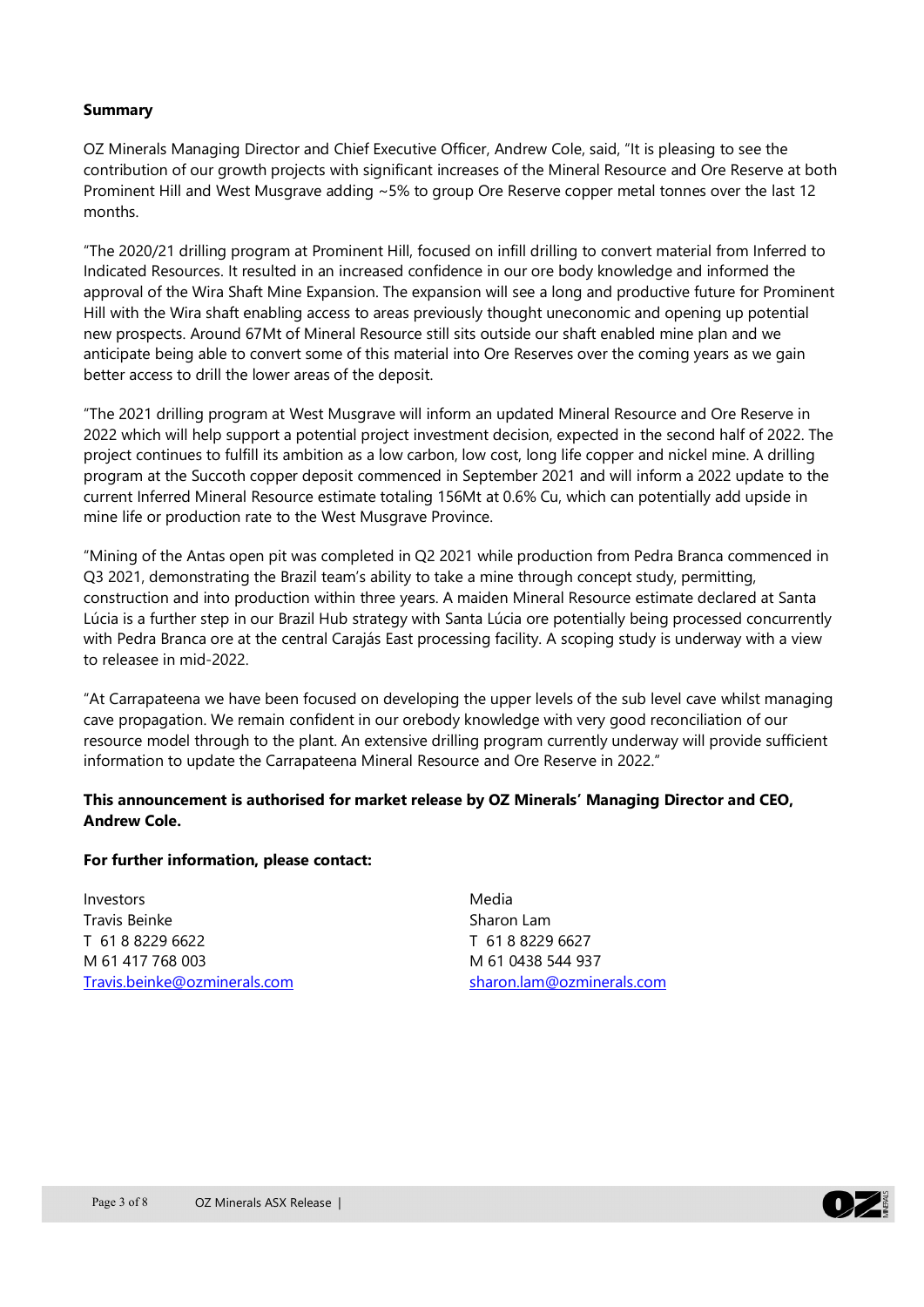#### **Table 2: OZ Minerals Group Mineral Resources**

| <b>Mineral Resources*</b>     |                          |                          | <b>Indicated</b>         |                          |                |                          | <b>Inferred</b> |          |                |                | <b>Total</b> |        |               |                          |           |      |        |        |        |            |
|-------------------------------|--------------------------|--------------------------|--------------------------|--------------------------|----------------|--------------------------|-----------------|----------|----------------|----------------|--------------|--------|---------------|--------------------------|-----------|------|--------|--------|--------|------------|
|                               | <b>Tonnes</b>            | Cu                       | Au                       | Aq                       | <b>Tonnes</b>  | Cu                       | Au              | Ag       | <b>Tonnes</b>  | Cu             | Au           | Ag     | <b>Tonnes</b> | <b>CuEq</b>              | <b>Cu</b> | Au   | Ag     | Cu     | Au     | Ag         |
| <b>Copper</b>                 | Mt                       | %                        | g/t                      | g/t                      | Mt             | %                        | g/t             | g/t      | Mt             | %              | g/t          | g/t    | <b>Mt</b>     | %                        | %         | g/t  | g/t    | kt     | koz    | <b>Moz</b> |
| Prominent Hill underground    | 42                       | 1.3                      | 0.6                      | 3.2                      | 44             | 0.9                      | 0.9             | 2.7      | 51             | 0.8            | 0.9          | 2.3    | 140           | 1.5                      | 1.0       | 0.8  | 2.7    | 1,400  | 3,600  | 12         |
| Prominent Hill surface stocks | 2.4                      | 0.6                      | 0.4                      | 1.7                      | $\blacksquare$ | $\sim$                   | $\sim$          | $\sim$   | $\blacksquare$ | $\sim$         | $\sim$       | $\sim$ | 2.4           | 0.8                      | 0.6       | 0.4  | 1.7    | 14     | 28     | 0.1        |
| Carrapateena                  | 130                      | 0.96                     | 0.42                     | 3.6                      | 490            | 0.62                     | 0.26            | 2.9      | 330            | 0.32           | 0.16         | 2.0    | 950           | $\blacksquare$           | 0.56      | 0.25 | 2.7    | 5,400  | 7,500  | 82         |
| <b>Fremantle Doctor</b>       | $\blacksquare$           | $\omega$                 | $\sim$                   | $\sim$                   | $\sim$         | $\sim$                   | $\sim$          | $\sim$   | 104            | 0.7            | 0.5          | 3      | 104           | $\sim$                   | 0.7       | 0.5  | 3      | 800    | 2,000  | 10         |
| Succoth                       | $\blacksquare$           | $\sim$                   | $\sim$                   | $\sim$                   | $\blacksquare$ | $\sim$                   | $\sim$          | $\sim$   | 156            | 0.60           |              |        | 156           |                          | 0.60      |      |        | 943    |        | $\sim$     |
| Jericho <sup>4</sup>          | $\blacksquare$           | $\sim$                   | $\sim$                   | $\overline{\phantom{a}}$ | $\blacksquare$ | $\overline{\phantom{a}}$ | $\sim$          | $\omega$ | 9.1            | 1.4            | 0.3          | 1.6    | 9.1           | $\sim$                   | 1.4       | 0.3  | 1.6    | 130    | 88     | 0.5        |
| Antas North                   | 0.1                      | 0.7                      | 0.3                      |                          | 0.4            | 0.8                      | 0.2             | $\omega$ | 1.1            | 0.3            | 0.1          |        | 1.5           |                          | 0.5       | 0.1  |        | 7.1    | 6.6    | $\sim$     |
| Pedra Branca                  | 2.3                      | 1.6                      | 0.5                      |                          | 11             | 1.6                      | 0.4             | $\sim$   | 4.8            | 1.5            | 0.4          |        | 19            | $\blacksquare$           | 1.6       | 0.4  |        | 300    | 270    |            |
| Santa Lúcia <sup>5</sup>      | $\overline{\phantom{a}}$ |                          |                          |                          | 0.91           | 6.1                      | 0.97            | 9.2      | 4.9            | 1.3            | 0.24         | 3.9    | 5.8           | $\overline{\phantom{a}}$ | 2.1       | 0.35 | 4.8    | 120    | 66     | 0.89       |
| <b>Total</b>                  | 170                      | 1.0                      | 0.5                      | 3.4                      | 550            | 0.7                      | 0.3             | 2.8      | 660            | 0.5            | 0.2          | 1.7    | 1,400         | $\blacksquare$           | 0.6       | 0.3  | 2.3    | 9,000  | 13,000 | 100        |
|                               | <b>Tonnes</b>            | <b>Cu</b>                | Au                       | Aq                       | <b>Tonnes</b>  | <b>Cu</b>                | Au              | Aq       | <b>Tonnes</b>  | Cu             | Au           | Aq     | <b>Tonnes</b> | CuEq <sup>i</sup>        | <b>Cu</b> | Au   | Aq     | Cu     | Au     | Ag         |
| <b>Gold</b>                   | Mt                       | %                        | g/t                      | g/t                      | Mt             | %                        | g/t             | g/t      | Mt             | %              | g/t          | g/t    | <b>Mt</b>     | %                        | %         | g/t  | g/t    | kt     | koz    | <b>Moz</b> |
| Prominent Hill surface stocks | $\blacksquare$           | $\sim$                   | $\sim$                   |                          | 12             | 0.1                      | 0.6             | 0.4      | $\blacksquare$ | $\sim$         |              |        | 12            | $\blacksquare$           | 0.1       | 0.6  | 0.4    | 15     | 220    | 0.2        |
| CentroGold                    | $\blacksquare$           | $\sim$                   | $\sim$                   |                          | 21             | $\overline{\phantom{a}}$ | 1.9             | $\omega$ | 7.3            | $\sim$         | 1.8          |        | 28            |                          |           | 1.9  | $\sim$ | $\sim$ | 1,700  | $\equiv$   |
| Chega Tudo                    | $\sim$                   | $\sim$                   | $\overline{\phantom{a}}$ | $\overline{\phantom{a}}$ | 8.2            |                          | 1.6             | $\omega$ | 3.1            | $\sim$         | 1.5          |        | 11.3          | $\blacksquare$           |           | 1.6  | $\sim$ | $\sim$ | 577    | $\sim$     |
| <b>Total</b>                  |                          | $\blacksquare$           | $\blacksquare$           |                          | 41             | 0.04                     | 1.5             | 0.1      | 10             | $\blacksquare$ | 1.7          |        | 51            |                          | 0.03      | 1.5  | 0.1    | 15     | 2,500  | 0.2        |
|                               | <b>Tonnes</b>            | Ni                       | <b>Cu</b>                | Au                       | <b>Tonnes</b>  | Ni                       | Cu              | Au       | <b>Tonnes</b>  | Ni             | <b>Cu</b>    | Au     | <b>Tonnes</b> | <b>CuEqi</b>             | Ni        | Cu   | Au     | Ni     | Cu     | Au         |
| <b>Nickel</b>                 | Mt                       | %                        | %                        | g/t                      | Mt             | %                        | %               | g/t      | Mt             | %              | %            | g/t    | Mt            | %                        | %         | %    | g/t    | kt     | kt     | <b>Moz</b> |
| Babel                         | $\blacksquare$           | $\overline{\phantom{a}}$ | $\overline{\phantom{a}}$ | $\overline{\phantom{a}}$ | 260            | 0.30                     | 0.34            | 0.06     | 79             | 0.32           | 0.37         | 0.06   | 340           | $\blacksquare$           | 0.31      | 0.35 | 0.06   | 1,000  | 1,200  | 0.7        |
| Nebo                          | $\blacksquare$           | $\overline{\phantom{a}}$ | $\sim$                   |                          | 52             | 0.36                     | 0.32            | 0.04     | 2.3            | 0.32           | 0.33         | 0.04   | 54            | $\blacksquare$           | 0.36      | 0.32 | 0.04   | 190    | 170    | 0.1        |
| <b>Total</b>                  |                          |                          |                          |                          | 310            | 0.31                     | 0.34            | 0.06     | 82             | 0.32           | 0.37         | 0.06   | 390           |                          | 0.31      | 0.34 | 0.06   | 1,200  | 1,300  | 0.7        |

\* Mineral Resources are inclusive of Ore Reserves. Numbers in Table subject to rounding; <sup>4</sup> OZ Minerals has 80% ownership of the Jericho JV, however the data is reported on a 100% basis. <sup>5</sup> The Santa Lúcia project is 100% owned by Vale and the Brazil National Economic Development Bank (BNDES) holds a right to participate in up to 50% of the economic results of the project. OZ Minerals has an option to purchase Vale's share of the project and is in discussions with BNDES regarding the possible acquisition of its option to acquire the other 50% interest in the project. Data reported is on a 100% basis.

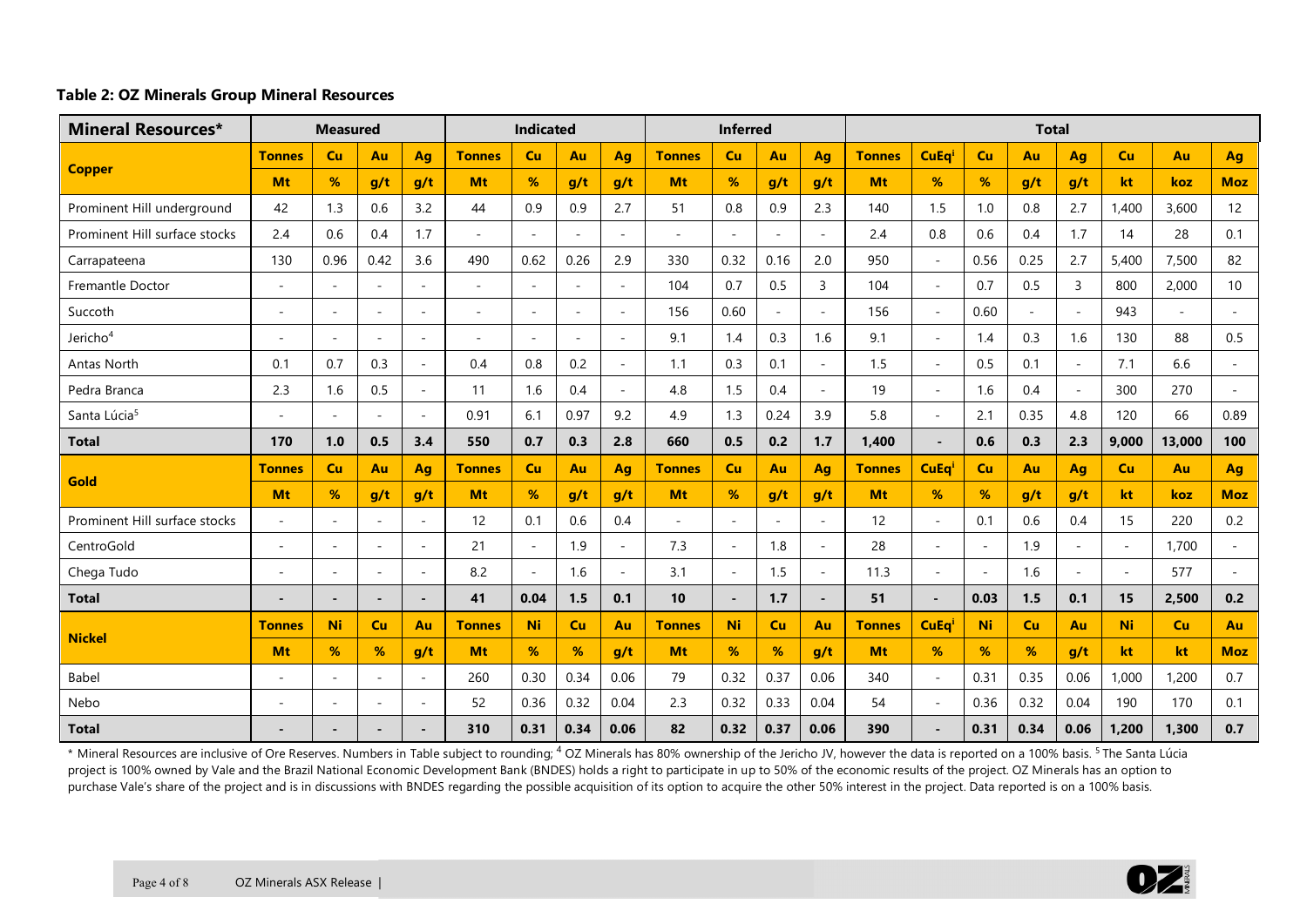# **Table 3: OZ Minerals Group Ore Reserves**

| Ore Reserves*                 | <b>Proved</b>  |                          |                          |                          | <b>Probable</b> |                |                          |                          | <b>Total</b>  |                |           |        |                |                          |       |                 |  |
|-------------------------------|----------------|--------------------------|--------------------------|--------------------------|-----------------|----------------|--------------------------|--------------------------|---------------|----------------|-----------|--------|----------------|--------------------------|-------|-----------------|--|
|                               | <b>Tonnes</b>  | Cu                       | Au                       | Aq                       | <b>Tonnes</b>   | <b>Cu</b>      | Au                       | Ag                       | <b>Tonnes</b> | <b>CuEqi</b>   | Cu        | Au     | Ag             | Cu                       | Au    | Ag              |  |
| <b>Copper</b>                 | Mt             | %                        | g/t                      | g/t                      | Mt              | %              | g/t                      | g/t                      | Mt            | %              | %         | g/t    | g/t            | kt                       | koz   | <b>Moz</b>      |  |
| Prominent Hill Underground    | 25             | 1.3                      | 0.6                      | 3.2                      | 24              | 1.0            | 0.7                      | 2.8                      | 48            | 1.6            | 1.2       | 0.7    | 3.0            | 560                      | 1,100 | 4.7             |  |
| Prominent Hill surface stocks | 2.4            | 0.6                      | 0.4                      | 1.7                      | $\sim$          | $\overline{a}$ | $\overline{\phantom{a}}$ | $\overline{\phantom{a}}$ | 2.4           | 0.8            | 0.6       | 0.4    | 1.7            | 14                       | 28    | 0.1             |  |
| Carrapateena                  | $\overline{a}$ | $\sim$                   | $\sim$                   | $\sim$                   | 210             | 1.1            | 0.44                     | 4.3                      | 210           | 1.3            | 1.1       | 0.44   | 4.3            | 2,300                    | 3,000 | 30              |  |
| Antas North                   | $\blacksquare$ | $\overline{\phantom{a}}$ | $\overline{\phantom{a}}$ | $\overline{\phantom{a}}$ | ÷.              | $\sim$         | $\overline{\phantom{a}}$ | $\blacksquare$           | $\sim$        | $\sim$         | $\sim$    | $\sim$ | $\sim$         | $\overline{\phantom{a}}$ |       | $\sim$          |  |
| Pedra Branca                  | 1.1            | 1.9                      | 0.6                      | $\sim$                   | 3.9             | 2.1            | 0.5                      | $\blacksquare$           | 5.0           | $\sim$         | 2.1       | 0.5    | $\blacksquare$ | 104                      | 89    | $\sim$          |  |
| <b>Total</b>                  | 28             | 1.3                      | 0.6                      | 3.0                      | 240             | 1.1            | 0.5                      | 4.1                      | 270           | $\blacksquare$ | 1.1       | 0.5    | 4.0            | 3,000                    | 4,200 | 35 <sub>2</sub> |  |
| Gold                          | <b>Tonnes</b>  | Cu                       | Au                       | Ag                       | <b>Tonnes</b>   | Cu             | Au                       | Ag                       | <b>Tonnes</b> | <b>CuEqi</b>   | Cu        | Au     | Aq             | Cu                       | Au    | Ag              |  |
|                               | Mt             | %                        | g/t                      | g/t                      | Mt              | %              | g/t                      | g/t                      | Mt            | %              | %         | g/t    | g/t            | kt                       | koz   | <b>Moz</b>      |  |
| Prominent Hill surface stocks | $\blacksquare$ |                          | $\sim$                   | $\overline{\phantom{a}}$ | 12              | 0.1            | 0.6                      | 0.4                      | 12            | $\sim$         | 0.1       | 0.6    | 0.4            | 14                       | 210   | 0.2             |  |
| CentroGold                    | $\blacksquare$ |                          | $\sim$                   | $\sim$                   | 20              | $\overline{a}$ | 1.7                      | $\blacksquare$           | 20            | $\blacksquare$ | $\equiv$  | 1.7    | ÷              | $\sim$                   | 1.100 | $\sim$          |  |
| <b>Total</b>                  | ٠              | $\overline{\phantom{a}}$ | $\blacksquare$           | $\overline{\phantom{a}}$ | 31              | 0.04           | $1.2$                    | 0.2                      | 31            | $\blacksquare$ | 0.04      | $1.2$  | 0.2            | 14                       | 1,200 | 0.2             |  |
|                               | <b>Tonnes</b>  | <b>Ni</b>                | <b>Cu</b>                | Au                       | <b>Tonnes</b>   | <b>Ni</b>      | Cu                       | Au                       | <b>Tonnes</b> | <b>CuEq</b>    | <b>Ni</b> | Cu     | Au             | <b>Ni</b>                | Cu    | Au              |  |
| <b>Nickel</b>                 | Mt             | %                        | %                        | g/t                      | Mt              | %              | %                        | g/t                      | Mt            | %              | %         | %      | g/t            | kt                       | kt    | <b>Moz</b>      |  |
| Babel                         | $\blacksquare$ | $\sim$                   | $\sim$                   | $\overline{\phantom{a}}$ | 220             | 0.31           | 0.35                     | 0.06                     | 220           | $\blacksquare$ | 0.31      | 0.35   | 0.06           | 680                      | 770   | 0.4             |  |
| Nebo                          | $\equiv$       |                          | $\sim$                   | $\sim$                   | 33              | 0.41           | 0.36                     | 0.04                     | 33            | $\blacksquare$ | 0.41      | 0.36   | 0.04           | 140                      | 120   | 0.05            |  |
| <b>Total</b>                  |                |                          |                          |                          | 253             | 0.32           | 0.35                     | 0.06                     | 253           | $\blacksquare$ | 0.32      | 0.35   | 0.06           | 820                      | 890   | 0.5             |  |

\* Numbers in Table subject to rounding

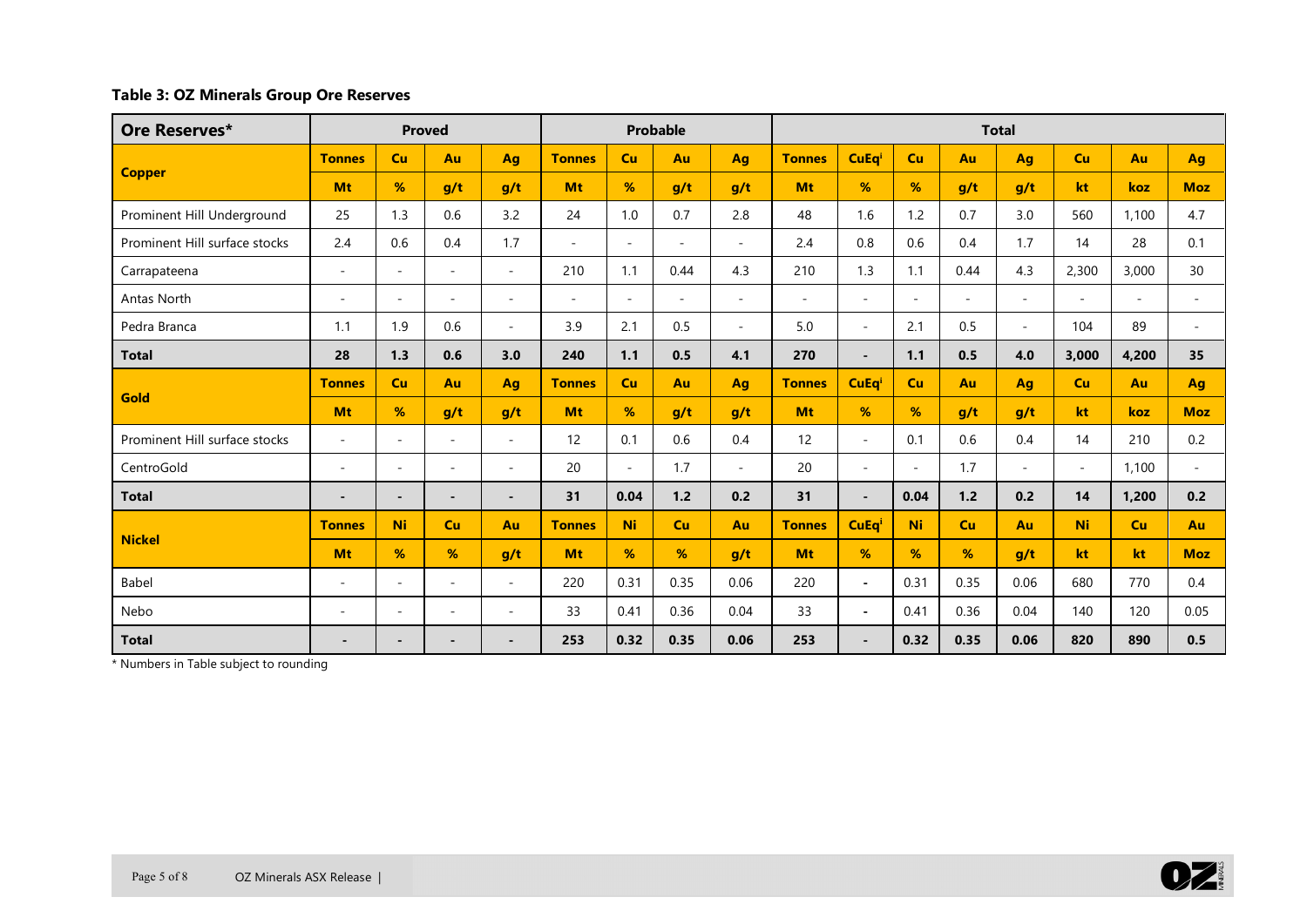<sup>i</sup> The copper equivalent % was calculated with the following formula based on assumed recoveries outlined in the JORC Code Table 1 information for the relevant assets:

Copper equivalent % = (Cu % + ((Au g/t \* Au US\$/oz \* Au Rec) + (Ag g/t \* Ag US\$/oz \* Ag Rec)) \* 100 / (2205 \* Cu US\$/lb \* Cu Rec \* 31.1)).

Assumed commodity prices for Prominent Hill and Carrapateena: Cu US\$2.91/lb; Au US\$1,438/oz; Ag US\$18.6/oz

Assumed Recoveries: Carrapateena Cu 90%, Au 66%, Ag 66%; Prominent Hill Cu 88.5%, Au 72.0%, Ag 71.5%;

It is the company's opinion that all the elements included in the metal equivalents calculation have a reasonable potential to be recovered and sold.

#### **Forward Looking Statements**

This document has been prepared by OZ Minerals Limited.

Some statements in this document are forward-looking statements. By their nature, forward-looking statements involve risk and uncertainty because they relate to events and depend on circumstances that will occur in the future and may be outside OZ Minerals' control. Actual results and developments may differ materially from those expressed or implied in such statements because of a number of factors, including levels of demand and market prices, the ability to produce and transport products profitably, the impact of foreign currency exchange rates on market prices and operating costs, operational problems, political uncertainty and economic conditions in relevant areas of the world, the actions of competitors, activities by governmental authorities such as changes in taxation or regulation.

Given these risks and uncertainties, undue reliance should not be placed on forward-looking statements which speak only as at the date of the document. Subject to any continuing obligations under applicable law or any relevant stock exchange listing rules, OZ Minerals does not undertake any obligation to publicly release any updates or revisions to any forward looking statements contained in this document, whether as a result of any change in OZ Minerals' expectations in relation to them, or any change in events, conditions or circumstances on which any such statement is based.

This document should be read in conjunction with the following documents:

• Prominent Hill Mineral Resource and Ore Reserve Statement and Explanatory Notes as at 30 June 2021

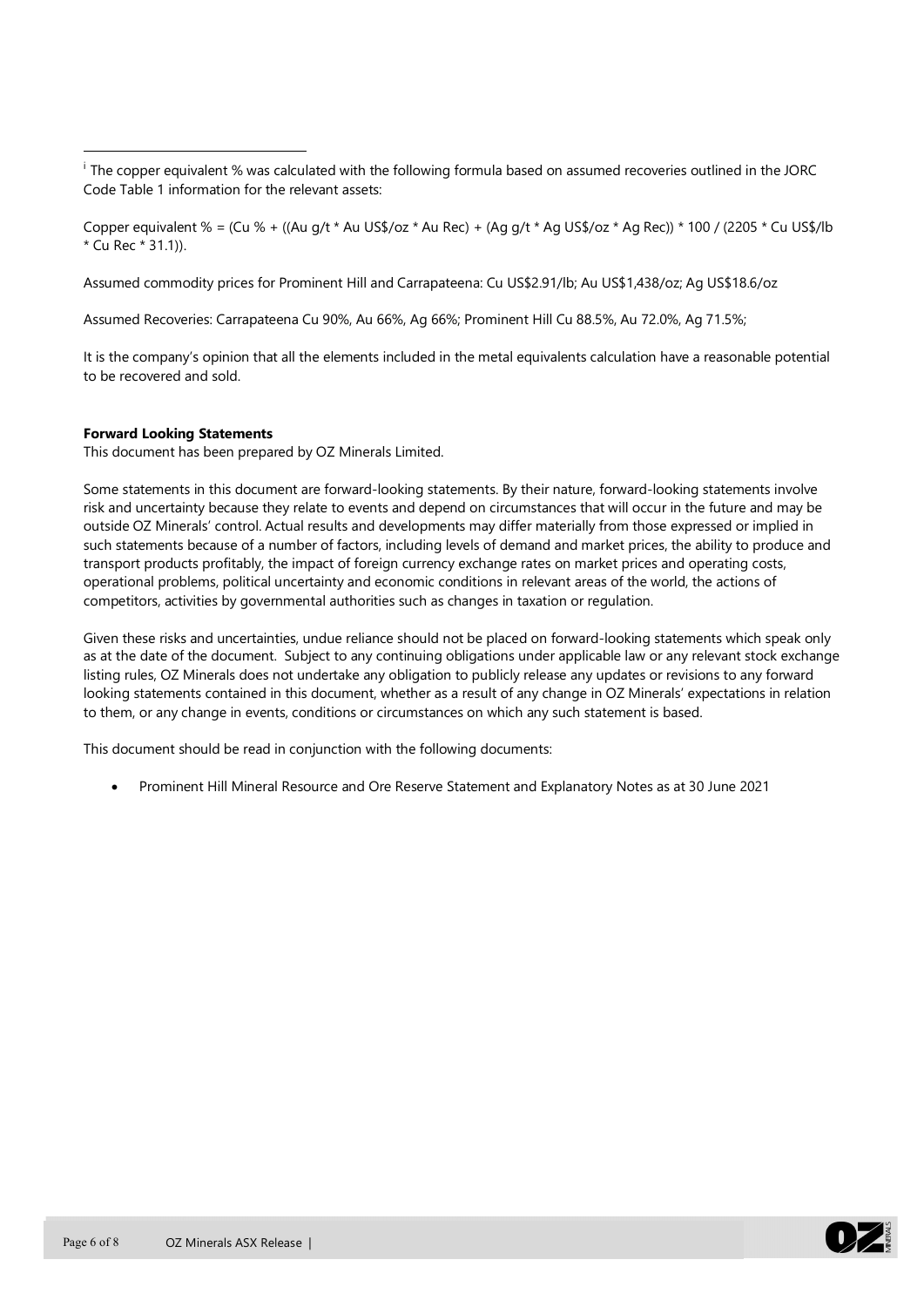#### **Competent Persons' Statements:**

<span id="page-6-0"></span>The information set out in these tables is a summary of information compiled by the Competent Persons listed in the table below, as set out in the following documents:

- Prominent Hill Mineral Resource and Ore Reserve Statement and Explanatory Notes as at 30 June 2021, released 16 November 2021
- Fremantle Doctor Project Mineral Resource Statement and Explanatory Notes as at 12 November 2018, released 12 November 2018
- Maiden Jericho Resource and Cloncurry exploration update, released 16 July 2020, available at <https://www.asx.com.au/asxpdf/20200716/pdf/44kkzdc6ljty34.pdf>
- West Musgrave Project Nebo-Babel Deposits 2020 Mineral Resource and Ore Reserve Statement and Explanatory Notes As at 9 December 2020, released 9 December 2020
- Maiden Succoth Resource Estimate released 7 December 2015 available at <https://www.asx.com.au/asxpdf/20151207/pdf/433lsh4dgb91rs.pdf>
- Pedra Branca 2019 Mineral Resource Statement and Explanatory Notes as at 25 March 2019 and 2019 Ore Reserve Statement and Explanatory Notes as at 15 November 2019, released 28 November 2019
- Santa Lúcia Mineral Resource Statement and Explanatory Notes as at 01 July 2021, released 24 September 2021
- CentroGold Project Combined 'Blanket' and 'Contact' Mineral Resource as at 06 May 2019 and Ore Reserve as at 24 June 2019 Statement and Explanatory Notes, released 11 July 2019
- CentroGold Resources Increase 45% and Exceeds 1.8 Million Ounces, released 13 November 2017, available at [https://www.asx.com.au/asxpdf/20171113/pdf/43p5by2k5xpcsl.pdf,](https://www.asx.com.au/asxpdf/20171113/pdf/43p5by2k5xpcsl.pdf) for Chega Tudo only.

The information in Table 2 and Table 3 insofar as they relate to Carrapateena and Antas North is a summary of information compiled by Competent Persons set out in the Carrapateena Mineral Resources and Ore Reserves Statement and Explanatory Notes as at 30 June 2020, released 16 November 2020 and Antas North Mineral Resource and Ore Reserve Statement and Explanatory Notes as at 30 June 2020, released 16 November 2020 respectively and updated to include depletion from 1 July 2020 to 30 June 2021.

These documents are available at: [www.ozminerals.com/en/investing-in-us/resources-reserves](http://www.ozminerals.com/en/investing-in-us/resources-reserves) unless an alternative link has been provided.

The information in this report that relates to Mineral Resources and Ore Reserves for Prominent Hill, Carrapateena and Antas North is based on and fairly represents information and supporting documentation compiled by the Competent Persons. The Competent Persons have sufficient experience relevant to the stye of mineralisation and type of deposit under consideration and to the activity being undertaken to qualify as a Competent Person. The Competent Persons consent to the inclusion in the report of the matters based on their information in the form and context in which they appear and has been reported in accordance with the guidelines defined in the Australasian Code for Reporting of Exploration Results, Mineral Resources and Ore Reserves (The JORC Code, 2012 Edition). OZ Minerals' employees acting as a Competent Person may be shareholders in OZ Minerals Limited, are entitled to participate in the OZ Minerals Performance Rights Plan.

For the information in this report that does not relate to Prominent Hill, Carrapateena and Antas North, OZ Minerals confirms that it is not aware of any new information or data that materially affects the information included in the original market announcement and, in the case of estimates of Mineral Resources or Ore Reserves, that all material assumptions and technical parameters underpinning the estimates in the relevant market announcement continue to apply and have not materially changed. OZ Minerals confirms that the form and context in which the Competent Person's findings are presented have not been materially modified from the original market announcement.